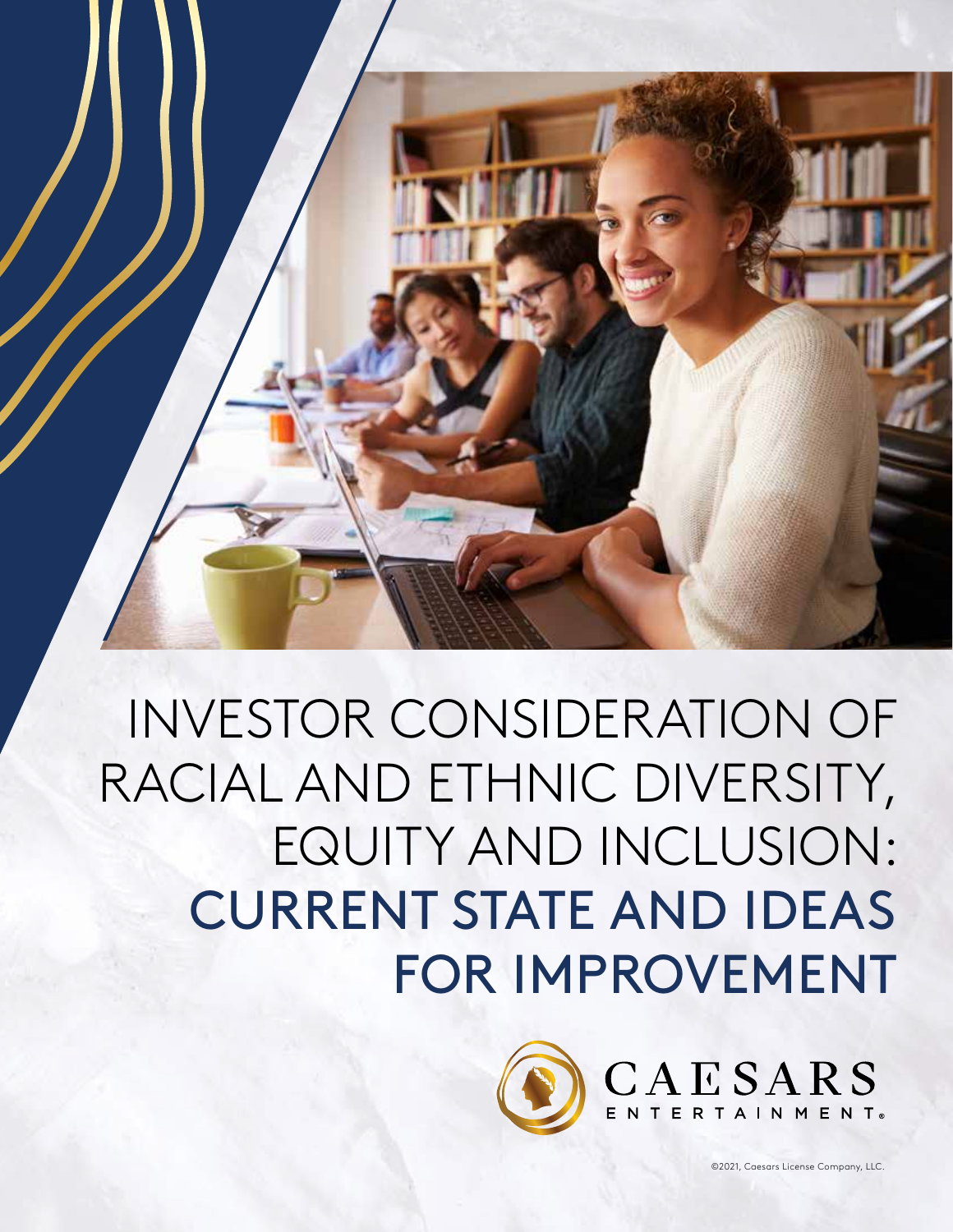

## PURPOSE OF THIS PAPER

This paper explores how companies, nonprofits, government entities and investors can accelerate the adoption of racial and ethnic diversity, equity and inclusion (DEI) as an investment criterion. It is a product of the Caesars Entertainment DEI Initiative, a group of 41 companies and nonprofits committed to accelerating DEI. Caesars commissioned Bea Boccalandro to develop the paper. Individuals interested in helping capital markets adopt racial and ethnic DEI, as discussed in this paper, are encouraged to contact peopleplanetplay@caesars.com.

Prodding equity markets to value racial and ethnic DEI is critical because every available tool is needed to address inequities in hiring, promoting, compensating and other treatment of racial and ethnic minorities. Minorities make up 37% of the U.S. population, yet only 10% of Russell 3000 board seats are held by nonwhites.1 Parity at the management level is equally distant. Currently, fewer than 10% of Fortune 500 CEOs are nonwhite and fewer than 1% are nonwhite women. $^2$  Furthermore, even within pockets of corporate America that have achieved fair representation of racial and ethnic minorities, there is evidence that systemic institutional and cultural biases remain.<sup>3</sup> While these remain, businesses can never hope to benefit from the full intellectual resources of the entire workforce or to maximize the associated financial returns.

This paper explores the feasibility of accelerating progress toward the vision of racial and ethnic parity and justice within U.S. businesses by positively incentivizing and operationalizing improved investor behavior. Specifically, this paper explores five questions:

- 1. To what extent are investors interested in investing in companies with strong DEI practices regarding race and ethnicity?
- 2. To what extent do investors use DEI practices regarding race and ethnicity in selecting investments?
- 3. What are the barriers to investor use of race and ethnicity DEI practices in selecting investments?
- 4. What "bright spots" in furthering DEI practices regarding race and ethnicity exist in the investment community?
- 5. What actions might help investors consider DEI practices regarding race and ethnicity in selecting specific investments?



 $\overline{2}$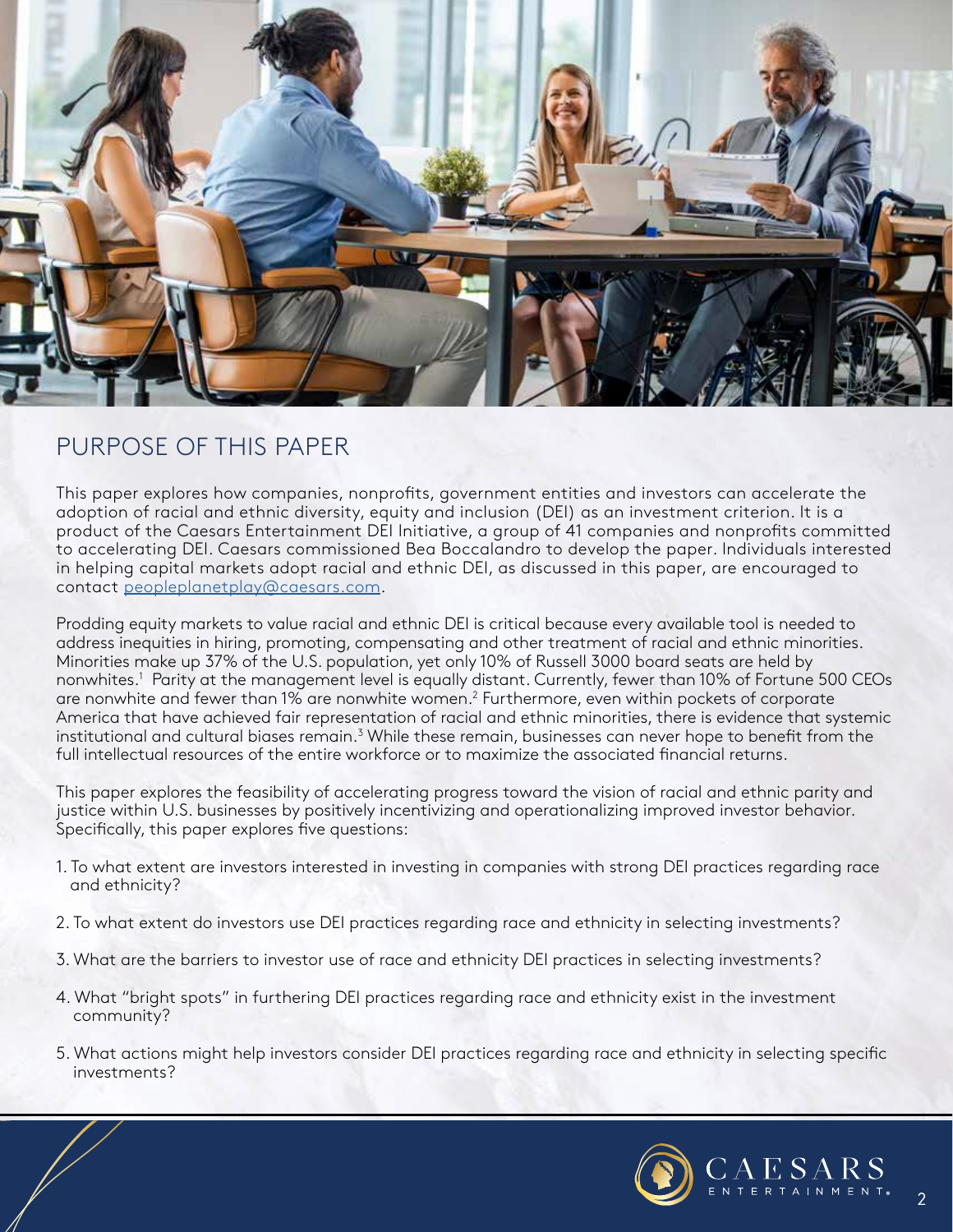### **Question 1: To what extent are investors interested in investing in companies with strong DEI practices regarding race and ethnicity?**

Over the last 15 years, many investors have developed a strong interest in company performance on Environment, Social and Governance (ESG) as a way to evaluate corporate social responsibility. However, racial and ethnic DEI is one among many ESG factors (see Table 1). Increased interest in ESG does not automatically translate into increased interest in racial and ethnic DEI.

In 2004, the UN Global Compact, the International Finance Corporation (IFC) and the Swiss Government launched an effort to integrate ESG into capital markets. These actors suspected that companies that proactively manage ESG risks and opportunities are more likely to have stronger long-term financial performance. Academic and market research has turned that suspicion into something approaching an undisputed fact. As a result, today over a quarter of all professionally managed assets in the world take into consideration ESG factors.4 Similarly, nearly 40% of all shareholder proposals submitted to Russell 3000 companies relate to ESG issues.5 While this is not a blanket success outcome, it serves as a launchpad for the advancement of DEI race and ethnicity efforts.

The rise of ESG has included investor interest in racial and ethnic DEI. A study conducted by Allianz, for example, found that 85% of adults in the United States reported personally caring about the racial equality of the companies they invest in.<sup>6</sup>

However, race and ethnicity DEI is rarely considered among the top ESG investment criteria. For example, one study found that the top ESG issues considered by institutional investors and asset managers are conflict risk, executive pay, tobacco, environment, board issues, transparency and anti-corruption, and human rights.7

In other words, most investors say they are interested in racial and ethnic DEI, but it does not appear to be a priority ESG criteria.

### **Question 2: To what extent do investors use DEI practices regarding race and ethnicity in selecting investments?**

Not only do investors not consider racial and ethnic DEI an ESG priority, but there is a gap between their stated interests and their actions. Only about half of the individual investors citing interest in ESG issues have invested according to such issues. Similarly, institutional investors rarely make decisions based on a company's racial or ethnic DEI and fewer than 15% of shareholder proposals have racial and ethnic DEI content.8 Low prioritization of racial and ethnic DEI among investors also extends to startup investors. A 2016 survey by LinkedIn found that the majority of investors in startups ranked "founder commitment to a diverse team as the least of their concerns when considering [whether] to invest."9



As a result, despite their growing attention to ESG issues, equity markets are not forwarding race and ethnic DEI in any meaningful way. Companies with strong race and ethnic DEI are rarely rewarded and companies with weak race and ethnic DEI are seldom identified, much less punished, in capital markets.

# **Table 1. Race and ethnicity DEI is one of many ESG elements**

| Environment (E)                                                                                                                                                                              | Social (S)                                                                                                                                         | Governance (G)                                                                                                  |
|----------------------------------------------------------------------------------------------------------------------------------------------------------------------------------------------|----------------------------------------------------------------------------------------------------------------------------------------------------|-----------------------------------------------------------------------------------------------------------------|
| Climate change<br>l e<br>Deforestation<br>Greenhouse gas (GHG) emissions<br>l e<br>Resource depletion, including<br>ا • ا<br>water<br>Sustainable supply chain<br>l e<br>Waste and pollution | Community involvement<br>Conflict<br>Employee diversity and inclusion  <br>Health and safety<br>Working conditions (slavery, child<br>labor, etc.) | <b>Board diversity</b><br>Bribery and corruption<br>Executive pay<br>Political influence and donations<br>Taxes |

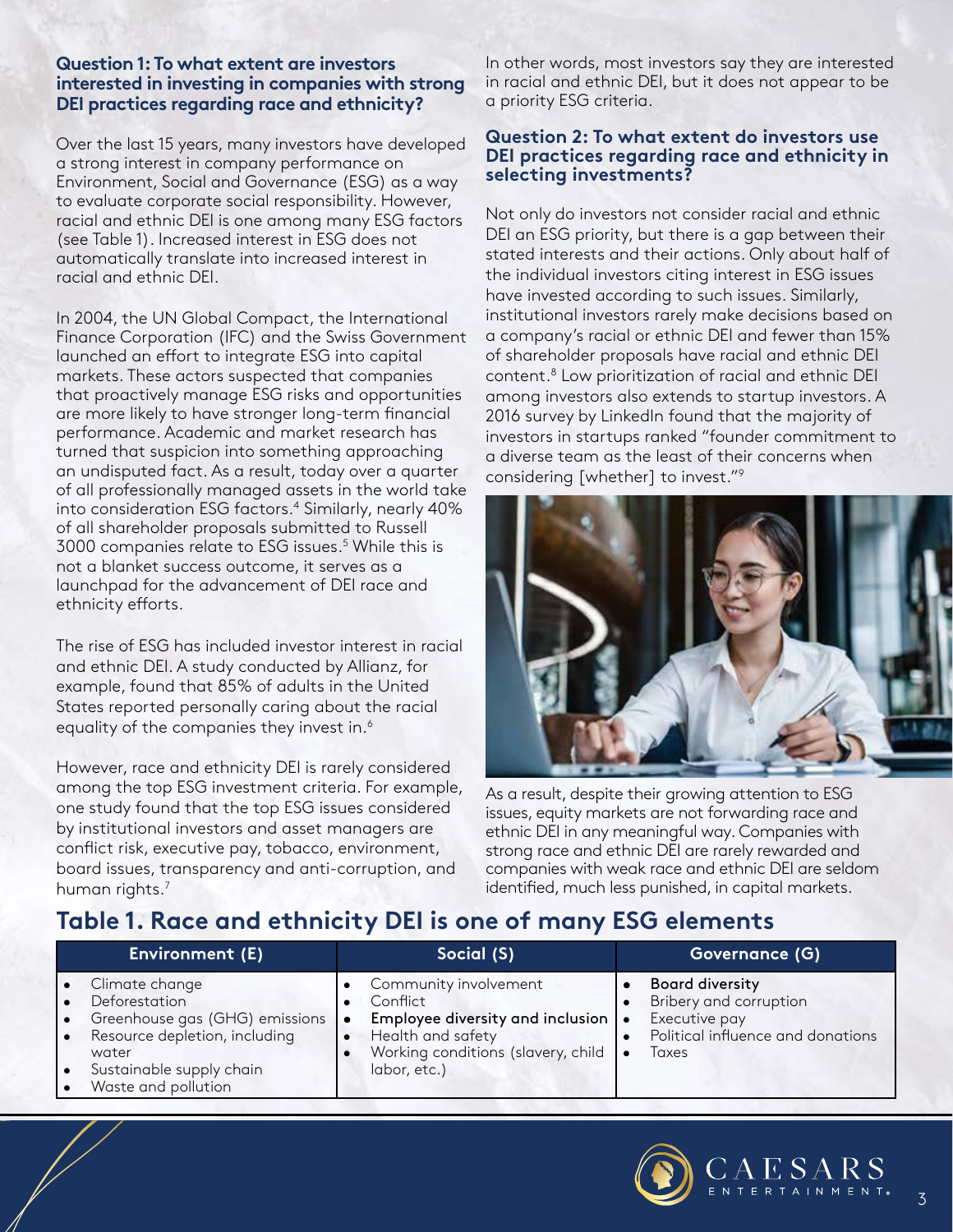### **Question 3: What are the barriers to investor use of race and ethnicity DEI practices in selecting investments?**

Secondary research has uncovered three key reasons why investors don't consider racial and ethnic DEI in their decision making: skepticism of the business case, inadequate data and investor bias.

#### **Skepticism of the business case**

A Morgan Stanley survey found that lacking proof of market-rate financial performance among ESG investments, including racial and ethnic diversity, is the top barrier to greater ESG investments.10 Over one-third of both institutional and individual investors aren't convinced that racial and ethnic DEI does not undermine financial performance, much less that it improves it. $11$ 

Unfortunately, existing evidence does not refute the skepticism regarding the value of racial and ethnic diversity in financial performance. The research is contradictory and inconclusive. Researchers, for example, have concluded the evidence that racial and ethnic diversity leads to stronger business performance is "elusive" and "equivocal."12

It's not that studies haven't identified correlations between racial and ethnic DEI and performance. They have. For example, 2015 McKinsey & Company research on over 350 public companies found that for every 10% increase in racial and ethnic diversity on the senior-executive team, earnings before interest and taxes (EBIT) rose 0.8%.<sup>13</sup> A more recent McKinsey & Company report found that companies with the most ethnically diverse executive teams are 33% more likely to outperform their peers on profitability.<sup>14</sup> Furthermore, an analysis of an index of companies selected for their commitment to racial and ethnic diversity found them to be less volatile, have stronger competitive advantages and possess healthier balance sheets compared with the overall market.<sup>15</sup> It should be noted, however, that not all studies have identified positive relationships between racial and ethnic DEI and company performance. In fact, some studies have found a negative correlation.16

Regardless of their conclusions, the key limitation of the above studies is that they do not demonstrate that racial and ethnic DEI directly affects performance (either positively or negatively), only that it correlates with performance. It could be that racial and ethnic DEI is what scientists call a "marker" for other factors that affect performance. For example, the positive correlations might be explained by companies with racial and ethnic DEI being more innovative, open-minded or environmentally

sustainable. Thus, the above studies might actually be showing that these factors, not racial and ethnic diversity, drive performance. One reason the marker theory resonates with investors is that several large studies that go beyond tracking correlations to explore causality didn't find that racial and ethnic diversity drove performance.<sup>17</sup>

To be clear, some studies do find a causal relationship between ethnic and racial DEI and company accounting performance. One study of students who set up businesses in the Netherlands, for example, found that teams with over 50% ethnic minority members had higher sales, profits and profits per share.<sup>18</sup> Another study found that good diversity management improved sales performance.19 Yet another study found that ethnically diverse teams were 58% more likely to conduct error-free work, as measured by how they priced stocks, compared to homogenous groups.<sup>20</sup> These studies, however, cannot be generalized into findings that team diversity results in meaningful accounting or market performance. There are simply too few studies and they cover too narrow a sliver of equity markets.

The bottom line is that research on the business case for racial and ethnic DEI is nascent and, thus, still inconclusive. Investors currently don't have compelling evidence that asking companies to strengthen their racial and ethnic DEI will likely boost return on equity.

#### **Inadequate data**

An investor interested in using racial and ethnic DEI to inform their investment decisions will likely not find standardized and quality data to allow this. Four hundred of the Fortune 500 companies do not disclose the racial and ethnic breakdown of their workforces by level.21 It's even less likely that they share their inclusivity practices, how many times they have been sued for racial discrimination or other racial and ethnic DEI information. Additionally, researchers say that existing data is so inconsistent as to be borderline useless.22

Furthermore, even if the customary data used today were available and standardized, they are overly simplistic. Existing company-level data consist mostly of the percentage of racial and ethnic minorities in specific roles. Yet, achieving a certain level of representation of minority individuals in certain positions does not constitute DEI. It leaves out equity and inclusivity. Diversity adds value only if it results in diverse views and perspectives. And headcounts do not guarantee this.

In other words, inadequate data undermines investor consideration of racial and ethnic DEI practices in their investments.



4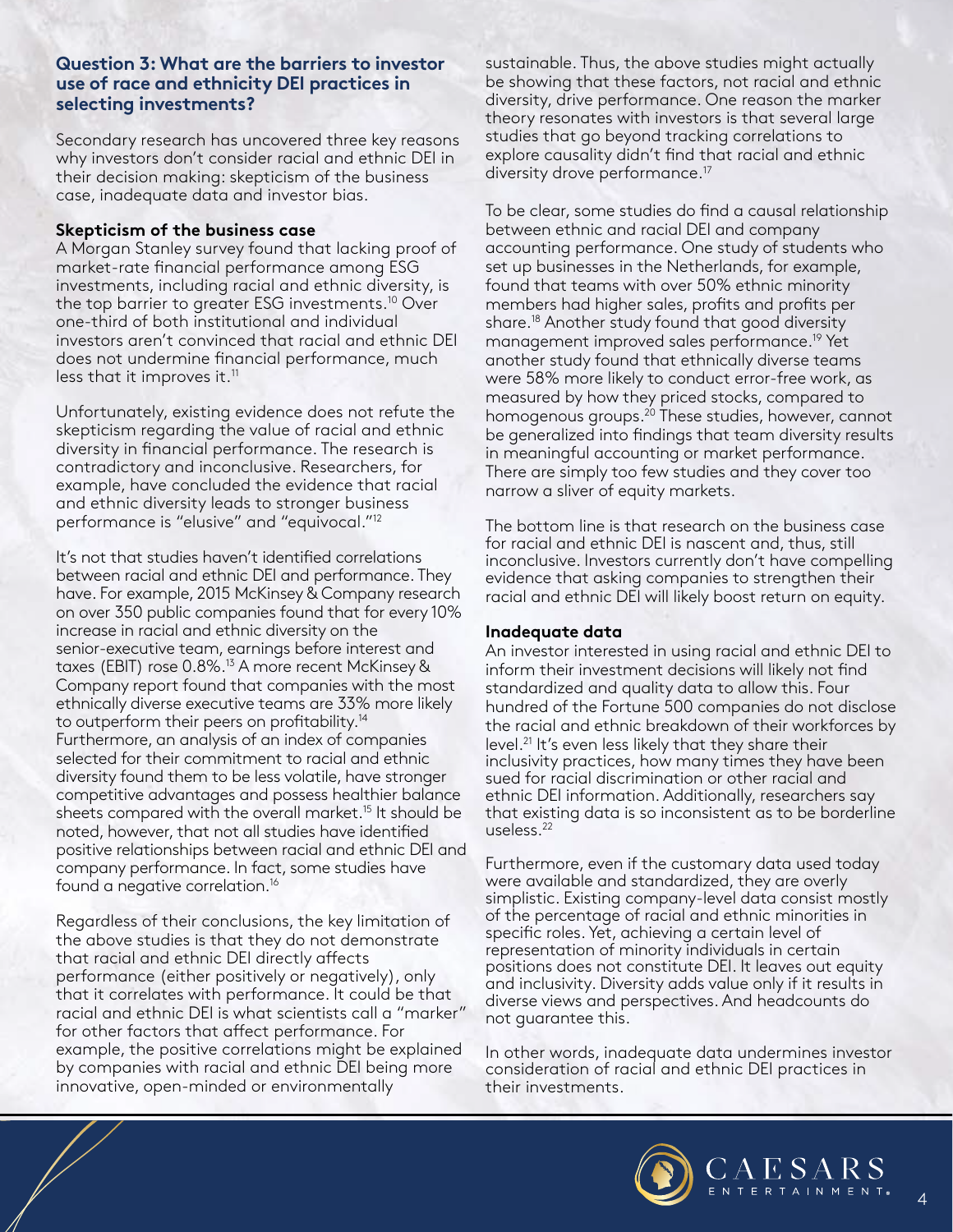#### **Bias**

The existence of both conscious and unconscious bias against racial and ethnic minorities across American society is well documented. Although there is no definitive research proving that the financial markets have this bias, there is no reason to expect they would be an exception.

Existing data from similar markets that could shed light on bias in the investment market is inconclusive. For example, a study of the basketball gaming market found a bias against teams with a high proportion of blacks.23 Yet, another study found no discrimination against minority sports-team managers among bettors.<sup>24</sup> The bottom line is that we don't have investment-market research proving or disproving the existence of prejudice against racially and ethnically diverse companies, but it's probable that such bias exists.

The three key barriers to investor consideration of race and ethnicity DEI appear to be an insufficiently compelling business case, inadequate data and, possibly, both conscious and/or unconscious bias.

## **Question 4: What "bright spots" in furthering DEI practices regarding race and ethnicity exist in the investment community?**

Numerous efforts within the investment community are trying to increase the use of racial and ethnic DEI practices in investment decision making. Below are a few examples.

**Financial products.** Enterprising organizations are creating indices, mutual funds and exchange-traded funds (ETFs) of companies that perform well on racial and ethnic DEI. For example, the NAACP worked with Impact Shares, a nonprofit fund manager, and Morningstar, the research organization, to establish the NAACP Minority Empowerment ETF. The criteria for the index, identified and compiled by the NAACP, include levels of social activism, equal opportunity, and diversity of workplaces within each company. These include board diversity, discrimination policies, supplier diversity, digital divide programs, DEI initiatives, community reinvestment, and health and safety management. These criteria are measured and tracked by the fund's ESG research provider, Sustainalytics. The index is then constructed from the top 200 scoring companies by Morningstar. The ETF allows investors to allocate their capital passively while the NAACP works with companies on how to adopt and maintain strong practices that benefit investors. The portion of the management fee that is not used to cover expenses goes to the NAACP in return for its engagement with the indexed companies. **Data products.** As seen above, Sustainalytics is collecting company data, identified by the NAACP, that goes well beyond representation of racial and ethnic minorities at the board level to include data and program information around issues such as supplier diversity and community involvement. Other organizations, including State Street and Calvert Research and Management, are also working on improving the quality of company ESG data, including racial and ethnic DEI practices.



**Institutional investor pressure.** Several progressive public U.S. pension plans, advisers to city retirement and investment funds in New York and Chicago, and money managers, such as BlackRock and State Street, include racial and ethnic DEI as an investment criterion.

**ESG frameworks.** The principal ESG frameworks, including the Global Reporting Initiative (GRI) and the Dow Jones Sustainability Index (DJSI), have normalized the collection of some racial and ethnic DEI data such as the racial breakdown of board members.Although the collected data points are too basic to properly represent company racial and ethnic DEI practices, they still represent progress over available data a mere 10 years ago.



5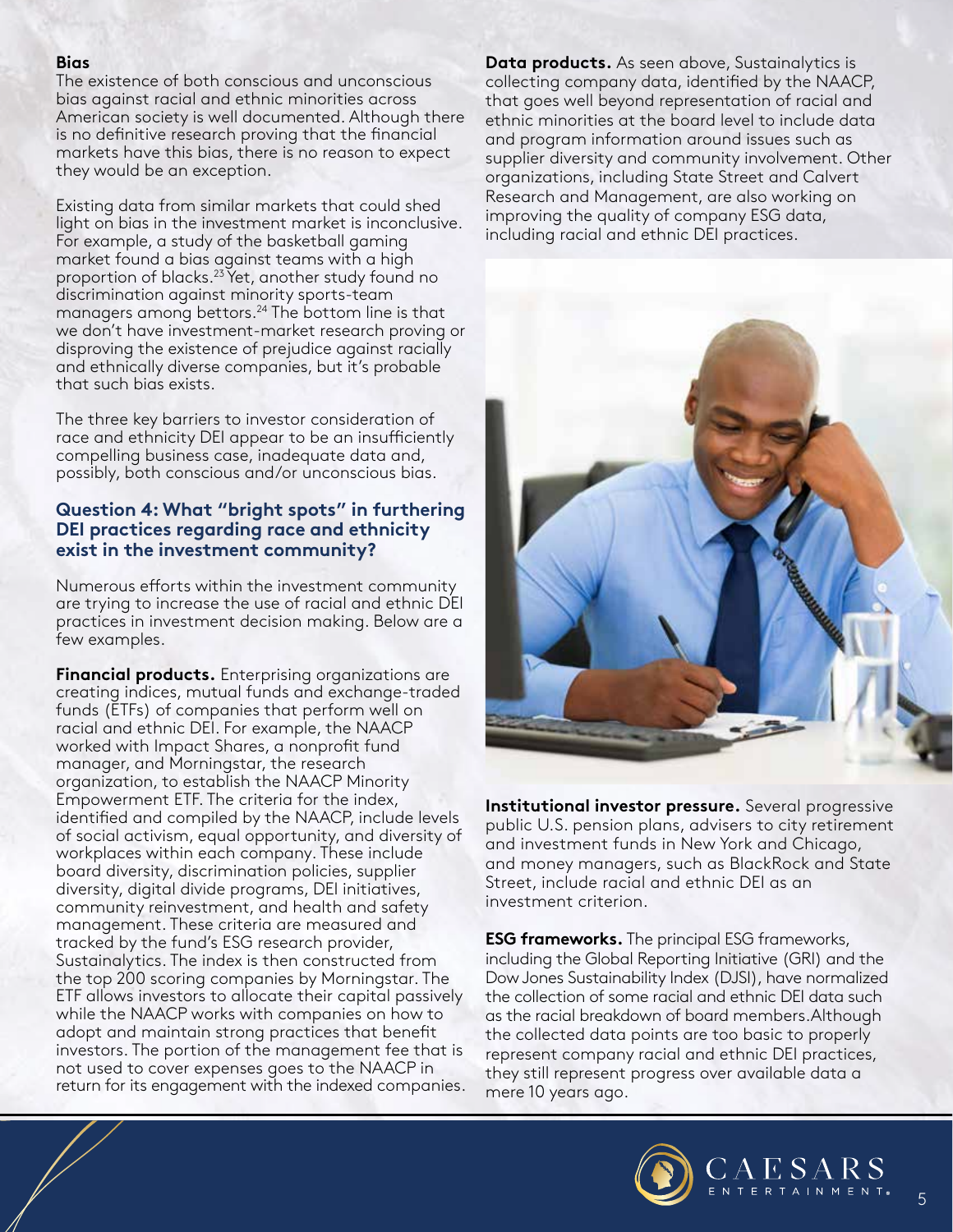#### **Question 5: What actions might help investors consider DEI practices regarding race and ethnicity in selecting specific investments?**

Below is a list of possible actions to help promote investor adoption of racial and ethnic DEI criteria. This list is not comprehensive and is meant only as a starting point for people and organizations looking for ways to support the adoption of racial and ethnic DEI criteria in capital markets.

**Quality research.** Research that definitively answers whether racial and ethnic DEI practices drive corporate performance, and under what circumstances, could make the business case to investors. Commissioning such research might be an effective way to promote inclusion of racial and ethnic DEI practices in investment decisions.

#### **Standardization of race and ethnicity DEI data.** A

commission could be established to establish best-practice race and ethnicity DEI disclosures by industry — taking into account business risks and opportunities — in order to help standardize the data available to investors.

#### **Voluntary disclosures by leadership companies.**

By simply agreeing to disclose specific data on their racial and ethnic DEI practices and results, and encouraging others to do the same, companies can help normalize transparency around racial and ethnic DEI, thus improving the quality of available data. A place to start might be to disclose the EEO-1 report provided annually to the U.S. Department of Labor. This report details the composition of U.S. workforce by race (and gender) across major job categories.

**Advocacy with companies.** The Thirty Percent Coalition is a national organization of public and private companies, professional services firms, institutional investors, government officials and many major advocacy groups that are collaborating to increase the number of women, including women of color, on corporate boards. The Coalition organized letter-writing campaigns and shareholder resolutions aimed at companies without women serving on their boards. A similar effort focused on racial and ethnic DEI might achieve similar success. Another approach could be similar to what Black Enterprise did. In 2014 it published the "list of shame" consisting of tech companies without a single black director.

**Advocacy for legislation.** California took the step of requiring minimum levels of female representation on company boards. Advocating for state and federal legislation requiring racial/ethnic representation on company boards might be a productive way to promote racial and ethnic DEI practices in companies.

## **CONCLUSIONS**

While interest in racial and ethnic DEI is on the rise, few investors apply it in their investment decisions. The key barriers to greater consideration of racial and ethnic DEI in the capital markets appear to be a weak business case, inadequate data and, possibly, conscious and unconscious bias. Fortunately, there are a plethora of ways to overcome these barriers to help accelerate the adoption of racial and ethnic DEI criteria among investors and, thus, promote racial and ethnic DEI within businesses. Promising actions include commissioning quality research on the business impact of racial and ethnic DEI practices, standardizing race and ethnic DEI reporting elements, promoting voluntary disclosure of company racial and ethnic data, conducting advocacy with companies and conducting advocacy with government entities.



6